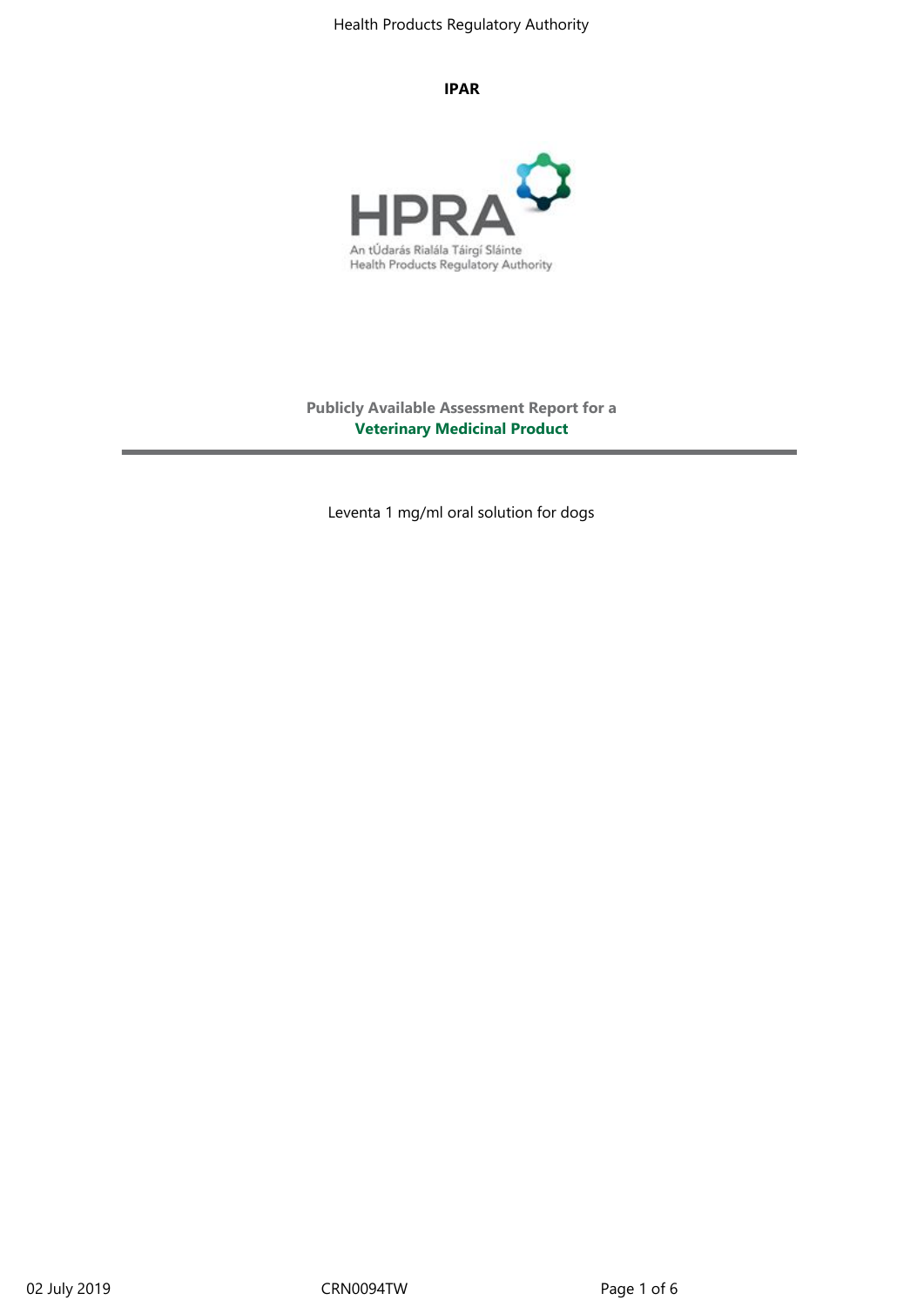#### **PRODUCT SUMMARY**

| <b>EU Procedure number</b>                | IE/V/0182/001                                                                                         |
|-------------------------------------------|-------------------------------------------------------------------------------------------------------|
| Name, strength and pharmaceutical<br>form | Leventa 1 mg/ml oral solution for dogs                                                                |
| <b>Active substances(s)</b>               | Levothyroxine sodium (as multihydrate) equivalent to 0.97<br>milligram levothyroxine                  |
| <b>Applicant</b>                          | Intervet Ireland Limited<br>Magna Drive<br>Magna Business Park, Citywest Road<br>Dublin 24<br>Ireland |
| <b>Legal basis of application</b>         | Well-established use application (Article 13a of Directive No<br>2001/82/EC)                          |
| Date of completion of procedure           | 28 March 2007                                                                                         |
| <b>Target species</b>                     | Dogs                                                                                                  |
| <b>Indication for use</b>                 | Treatment of hypothyroidism.                                                                          |
| <b>ATCvet code</b>                        | QH03AA01                                                                                              |
| <b>Concerned Member States</b>            | AT, BE, CZ, DE, DK, EL, ES, FI, FR, HU, IT, LT, LU, NL, NO, PL,<br>PT, SE, UK                         |

#### **PUBLIC ASSESSMENT REPORT**

The public assessment report reflects the scientific conclusion reached by the HPRA at the end of the evaluation process and provides a summary of the grounds for approval of the marketing authorisation for the specific veterinary medicinal product. It is made available by the HPRA for information to the public, after the deletion of commercially confidential information. The legal basis for its creation and availability is contained in Article 25.4 of EC Directive 2001/82/EC as amended by Directive 2004/28/EC for veterinary medicinal products. It is a concise document which highlights the main parts of the documentation submitted by the applicant and the scientific evaluation carried out by the HPRA leading to the approval of the product for marketing in Ireland.

The Summary of Product Characteristics (SPC) for this product is available on the HPRA's website.

#### **I. SCIENTIFIC OVERVIEW**

The product is produced and controlled using validated methods and tests, which ensure the consistency of the product released on the market.

It has been shown that the product can be safely used in the target species; any potential adverse effects are detailed in the SPC.

The product is safe for the user, the consumer of foodstuffs from treated animals and for the environment, when used as recommended.Suitable warnings and precautions are indicated in the SPC.

The efficacy of the product was demonstrated according to the claims made in the SPC. The overall benefit/risk analysis is in favour of granting a marketing authorisation.

#### **II. QUALITY ASPECTS**

#### **A. Qualitative and Quantitative Particulars**

The product contains

02 July 2019 CRN0094TW Page 2 of 6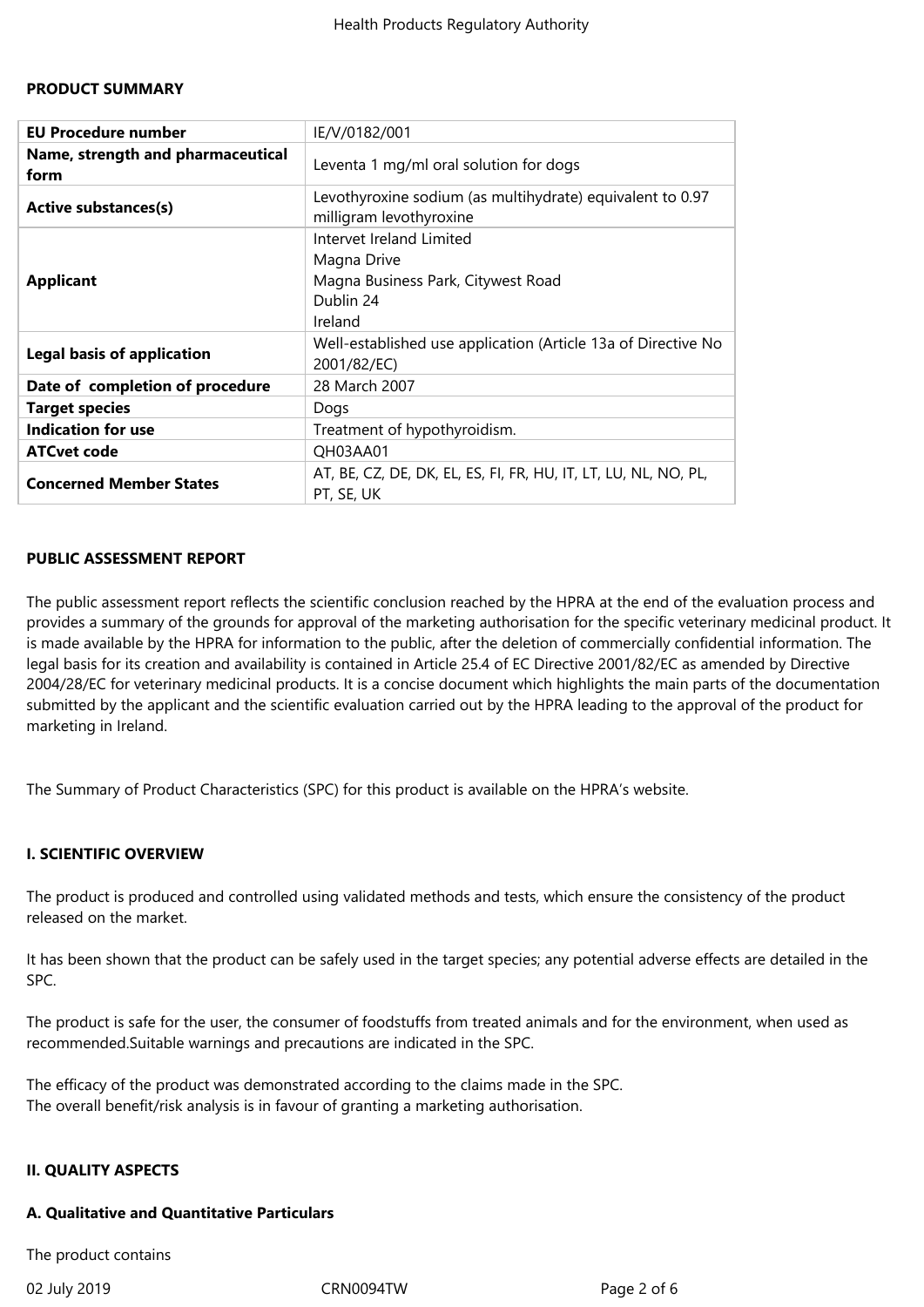# **Active substance**

Levothyroxine sodium (1 mg/ml)

# **Excipients**

Hydroxypropyl betadex Ethanol Sodiun hydrogen carbonate Sodium Hydroxide Hydrochloric acid Purified water

The container/closure system consists of 30 ml amber type III glass bottle with polyethylene child resistant screw cap containing a polyethylene insert.

The product is an established pharmaceutical form and its development is adequately described in accordance with the relevant European guidelines.

# *B. Method of Preparation of the Product*

The product is manufactured fully in accordance with the principles of good manufacturing practice at a licensed manufacturing site*.*

The product is manufactured in accordance with the European Pharmacopoeia and relevant European guidelines.

# *C. Control of Starting Materials*

The active substance is levothyroxine sodiuman established substance. The active substance is manufactured in accordance with the principles of good manufacturing practice.

The active substance specification is considered adequate to control the quality of the material. Batch analytical data demonstrating compliance with this specification have been provided.

*Specific Measures concerning the Prevention of the Transmission of Animal Spongiform Encephalopathies*

There are no substances within the scope of the TSE Guideline present or used in the manufacture of this product.

# *D. Control on Intermediate Products*

Not applicable.

# *E. Control Tests on the Finished Product*

The finished product specification controls the relevant parameters for the pharmaceutical form. The tests in the specification, and their limits, have been justified and are considered appropriate to adequately control the quality of the product. Satisfactory validation data for the analytical methods have been provided.

# *F. Stability*

Stability data on the active substance have been provided in accordance with applicable European guidelines, demonstrating the stability of the active substance when stored under the approvedconditions.

Stability data on the finished product have been provided in accordance with applicable European guidelines, demonstrating the stability of the product throughout its shelf life when stored under the approved conditions.

#### *G. Other Information*

Not applicable.

# **III SAFETY AND RESIDUES ASSESSMENT (PHARMACO-TOXICOLOGICAL)**

# *III.A Safety Testing*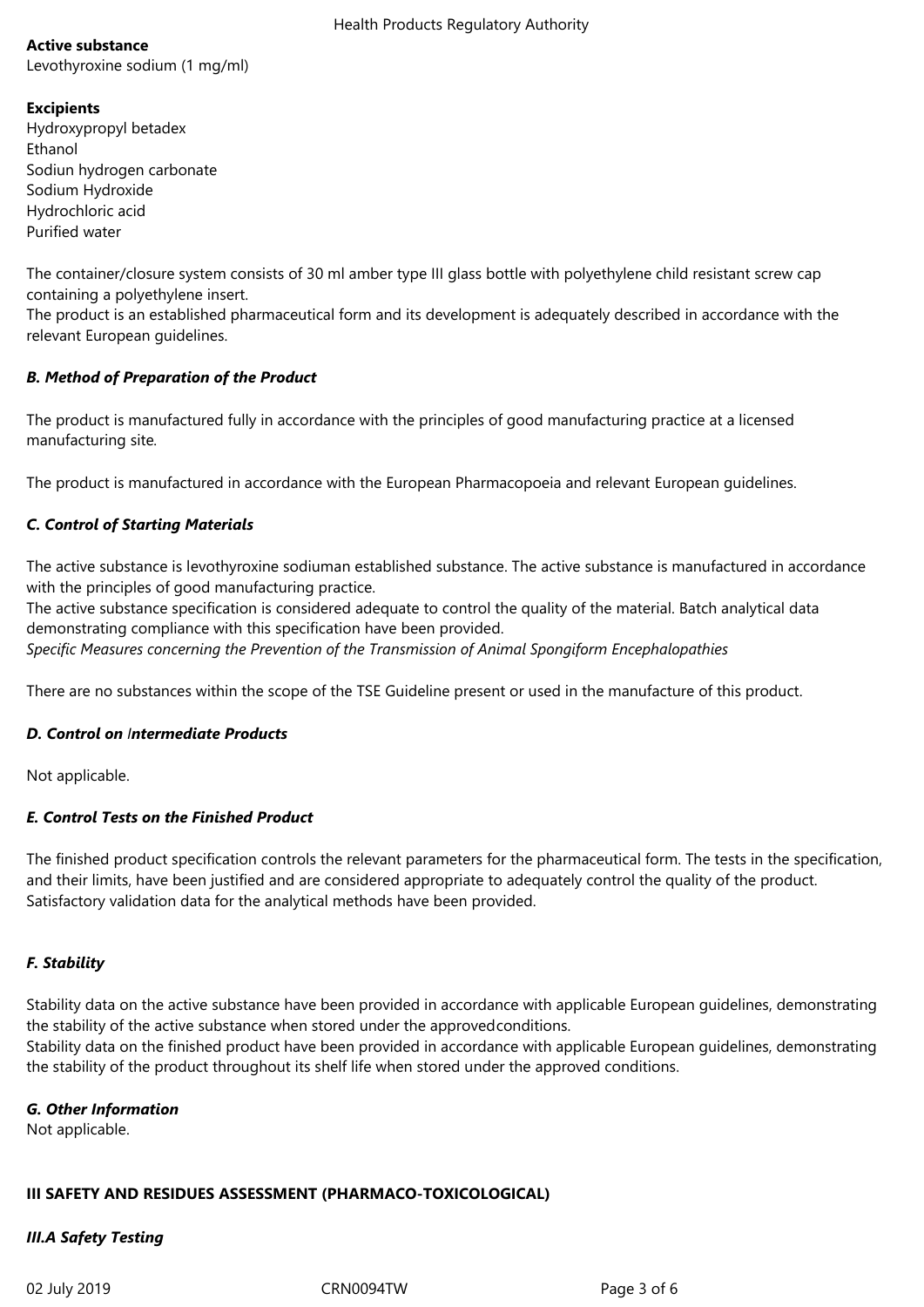# *Pharmacological Studies*

#### Pharmacodynamics:

The active substance, L-thyroxine sodium, is produced synthetically. L-thyroxine is identical in structure and activity to the endogenous thyroid hormone thyroxine (T4). T4 is de-iodinated in peripheral tissues to form tri-iodothyronine (T3). The numerous effects of T4 and T3 include:

- metabolic effects: stimulation of cellular oxygen consumption and basal metabolism, promotion of growth and maturation, regulation of lipid and carbohydrate metabolism
- catabolic effects: on muscle and fat
- essential for normal growth and development: neurological and skeletal systems
- stimulation of heart rate, cardiac output and blood flow, stimulation of erythropoiesis.

### Pharmacokinetics:

The applicant has presented a selection of publications describing the pharmacokinetic properties of T4 in a variety of species.In addition, several pharmacokinetic studies have been conducted using Leventa in dogs. Based on the data provided, the pharmacokinetics of oral L-thyroxine in the dog can be summarised as follows:

There is considerable variation in the pharmacokinetics between individual dogs. After oral administration of the productto euthyroid, fasted dogs,  $t_{\text{max}}$ occurred at approximately 2.5hours. The serum half-life of L-thyroxine was approximately 7 hours. Bioavailability was approximately 22%. After repeated oral administration over 14 consecutive days at a dose rate of 40 microgram/kg/day, there was no accumulation of L-thyroxine in serum. Concomitant administration of food with the product delays absorption and reduces the extent of absorption of L-thyroxine from the gastrointestinal tract by approximately 50%. L-thyroxine is highly protein bound.

**The major site of T4 metabolism is the liver. The main pathway for the metabolism of T4 is its conversion, by de-iodination, to the active metabolite T3. Further de-iodination of T4 and T3 leads to production of inactive compounds. Excretion is mainly observed via biliary and, to a lesser extent, urinary routes.**

# *Toxicological Studies*

Toxicological data is presented by way of bibliography. As L-thyroxine sodium is an endogenous mammalian hormone, signs of acute and chronic toxicity correspond with the physiological and pharmacological effects and are identical to those occurring in spontaneous or iatrogenic hyperthyroidism, which are well documented and include metabolic, cardiac, dermatological, muscular, skeletal and neuro-psychiatric signs.

During pregnancy, maternal thyroid hormone requirements increase. An appropriate statement advising of this effect is included in the SPC.

Information relating to tolerance in the target species is provided in Part IV of this report.

# *User Safety*

Based on the user safety assessment provided, no specific risk management is deemed necessary for either non-professional or professional users other than the relevant risk communication. Restricting distribution of the product to 'prescription only' will limit access by non-professional users. The likelihood of exposure is very low if the product is stored correctly.The packaging will also limit access to the contents by children and the presence of an insert in the bottle neck limits both the risk of splashing and, if occurring, the splashed volume.

The following warnings are included in the SPC:

- Wash hands after use.
- In the case of accidental ingestion, seek medical advice immediately and show the package leaflet or the label to the physician. Note: This product contains a high concentration of L-thyroxine sodium and may present a risk to humans if ingested.
- In case of eye contact, flush immediately with water.

User safety is acceptable, and the agreed SPC statements are considered appropriate.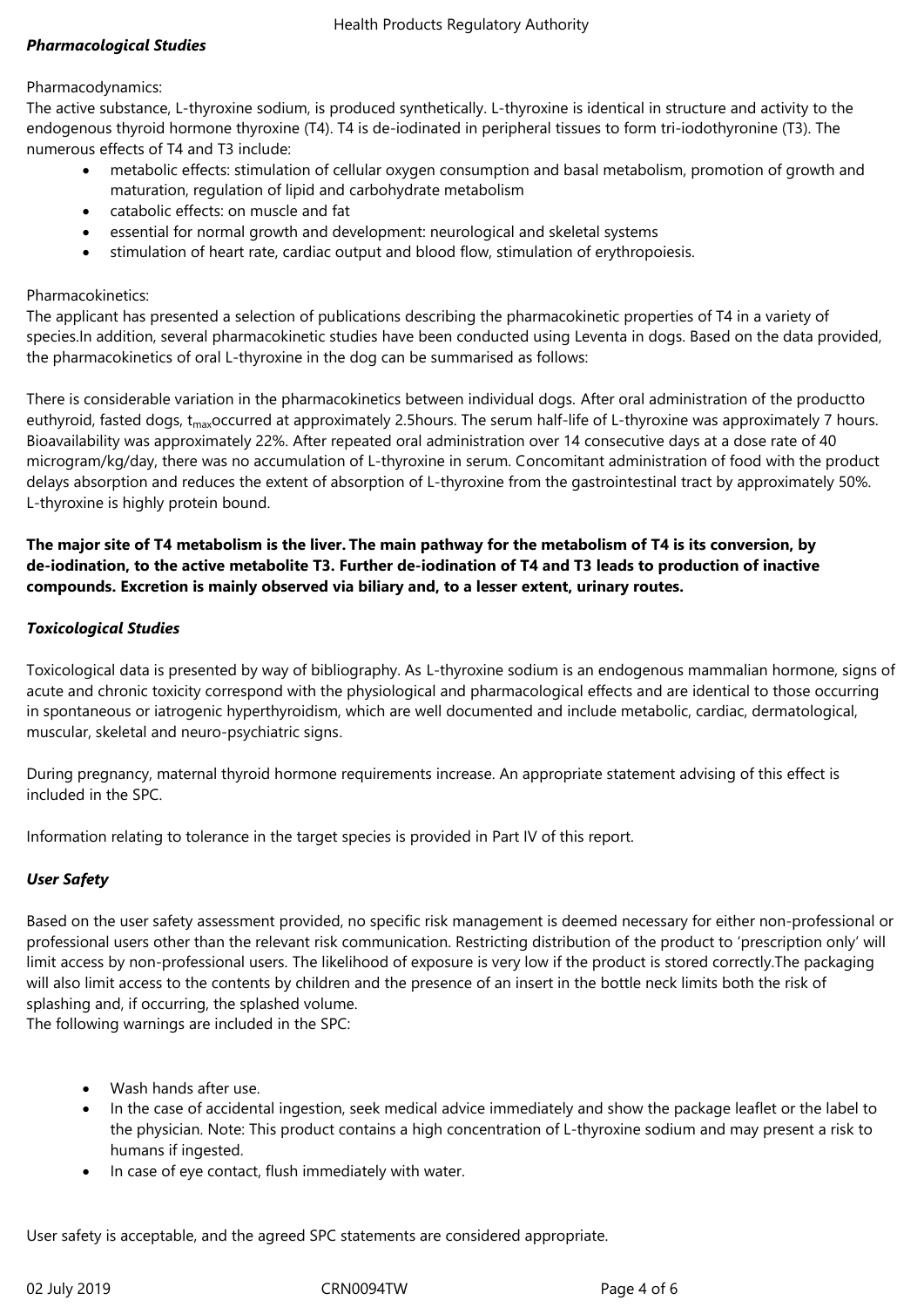#### *Environmental Risk Assessment*

The product is intended for use in companion animals only and as such, it is not expected to present a hazard to the environment under normal conditions of use.

# *III.B Residues Documentation*

*Residue Studies*

Not applicable

### **IV. CLINICAL ASSESSMENT**

#### *IV.A Pre-Clinical Studies*

### *Pharmacology*

See section IIIA

The results of pharmacokinetic studies conducted by the applicant correspond to those published in the literature, although there is considerable individual variability in pharmacokinetic parameters. This emphasises the need for adjusting the dose to achieve therapeutic effects for each individual. Absorption is reduced when administered with food, so treatment should always be given consistently with or without food in any individual. This is addressed in the SPC.

# *Tolerance in the Target Species of Animals*

#### Literature

Acute accidental exposure to an overdose of L-thyroxine has been reported. Generally signs were mild and reversible, and related to the known pharmacological actions. The potential for chronic toxicity in dogs has also been discussed in the literature: suppression of TRH response and reversible histological changes in the thyroid gland may occur with doses of 32 microgram/kg/day for 8 weeks, but no changes in ECG or echocardiography parameters were seen.

#### Target animal tolerance study

A target animal tolerance study was conducted in healthy dogs using the final formulation. The study was conducted in accordance with relevant guidance. Based on the findings of that study, the following was concluded:

Treatment at the maximum recommended dose (40 microgram/kg/day) for a period of three months had no significant effect except a decrease in plasma cholesterol.

At 3 times and 5 times the maximum RTD, abnormalities were weight loss, hyperactivity, transient cardiac arrhythmia, soft faeces, decreased plasma cholesterol and total protein, increased plasma glucose and inorganic phosphorus. All the effects correspond to the known pharmacological effects of thyroxine.

Transient pruritus occurred in one dog: this is a known sign of thyrotoxicosis in humans.

All effects were reversible within 5 weeks after stopping treatment.

# *IV.B Clinical Studies*

# *Laboratory Trials*

A report of the use of L-thyroxine in hypothyroid dogs provides support for the dose chosen for Leventa [Dixon et al (2002)]. Thirty-one dogs with spontaneous hypothyroidism were treated with thyroid hormone replacement therapy (THRT) and monitored for approximately three months. Good clinical and laboratory control was ultimately achieved in all cases with a mean L-thyroxine (T4) dose of 0.026 mg/kg administered once daily. After commencing treatment, 11 cases subsequently required an increase and three cases required a decrease in dose to achieve optimal clinical control. Lethargy and mental demeanour were typically the first clinical signs to improve, with significant bodyweight reduction occurring within two weeks of commencing THRT.

In that publication, the authors consider the options of once or twice daily treatment, pointing out that although many clinicians advocate dividing the dose and administering twice daily, once daily is easier for owners although it is less physiologically normal. Biological half life extends beyond the circulating half life and probably explains the success of once daily treatment, as shown in this study.

It is concluded that a recommendation for divided doses in certain cases is not necessary.

02 July 2019 CRN0094TW Page 5 of 6